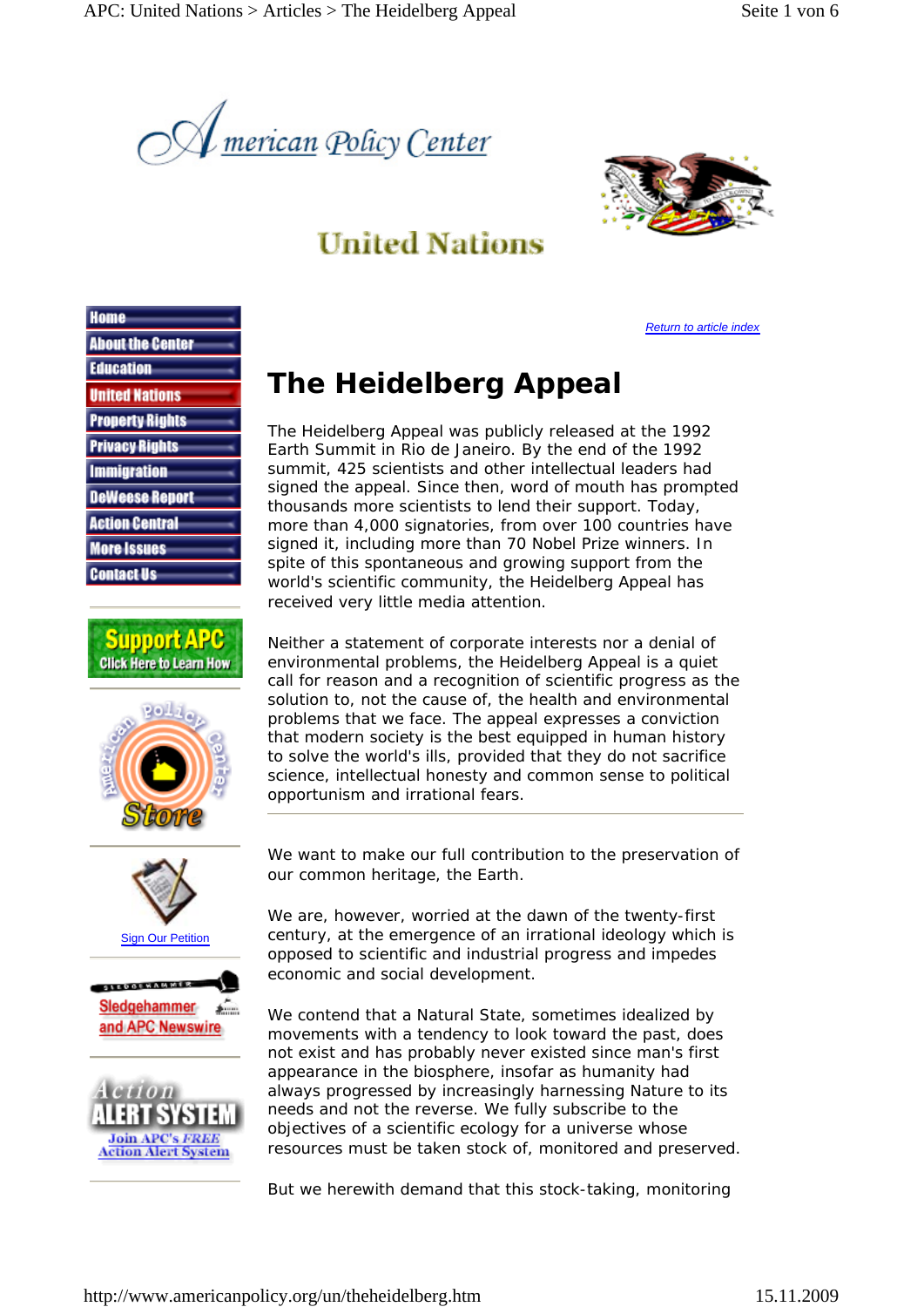



and preservation be founded on scientific criteria and not on irrational preconceptions.

We stress that many essential human activities are carried out either by manipulating hazardous substances or in their proximity, and that progress and development have always involved increasing control over hostile forces, to the benefit of mankind.

We therefore consider that scientific ecology is no more than an extension of this continual progress toward the improved life of future generations.

We intend to assert science's responsibility and duties toward society as a whole.

We do, however, forewarn the authorities in charge of our planet's destiny against decisions which are supported by pseudoscientific arguments of false and nonrelevant date.

We draw everybody's attention to the absolute necessity of helping poor countries attain a level of sustainable development which matches that of the rest of the planet, protecting them from troubles and dangers stemming from developed nations, and avoiding their entanglement in a web of unrealistic obligations which would compromise both their independence and their dignity.

The greatest evils which stalk our Earth are ignorance and oppression, and not Science, Technology, and Industry whose instruments, when adequately managed, are indispensable tools of a future shape by Humanity, by itself and for itself, overcoming major problems like overpopulation, starvation and worldwide diseases.

\*\*\*\*\*\*\*\*\*\*\*\*

Signatories of the Heidelberg Appeal to Heads of States and Governments 3,082 signers from 106 countries including 72 Nobel Prize Winners:

Mr. Bruce N. Ames- Dir. of Nat. Inst. of Environmental Health Sciences Center, Berkeley- Biochemistry- USA \*Mr. Phillip W. Anderson- Nobel Prize (Physics), Princeton University- Physics- USA \*Mr. Christian B. Anfinsen- Nobel Prize (Chemistry)- Johns Hopkins University, Baltimore-Biology- USA Mr. Henri Atlan- Pr., Head Nuclear Medicine Department, Hotel Dieu- Paris- Nuclear Medicine- France \*Mr. Julius Axelrod- Nobel Prize (Medicine)- Lab. of Cell Biology, Nat. Inst. of Mental Health- Cell Biology- USA Mr. Etienne Baulieu- Inserm, Ac. of Sciences, France, National Ac. of Sciences, USA, Lasker Prize- Endocrinology- france \*Mr. Baruj Benacerraf- Nobel Prize (Medicine), National Medal of Science, President. Dana- Farber, Inc.- Cancerology- USA \*Mr. Hans Albrecht Bethe- Nobel Prize (Physics), em. Pr., Cornell University, Ithica, NY- Nuclear Physics- USA \*Sir James W. Black- Nobel Prize (Medicine),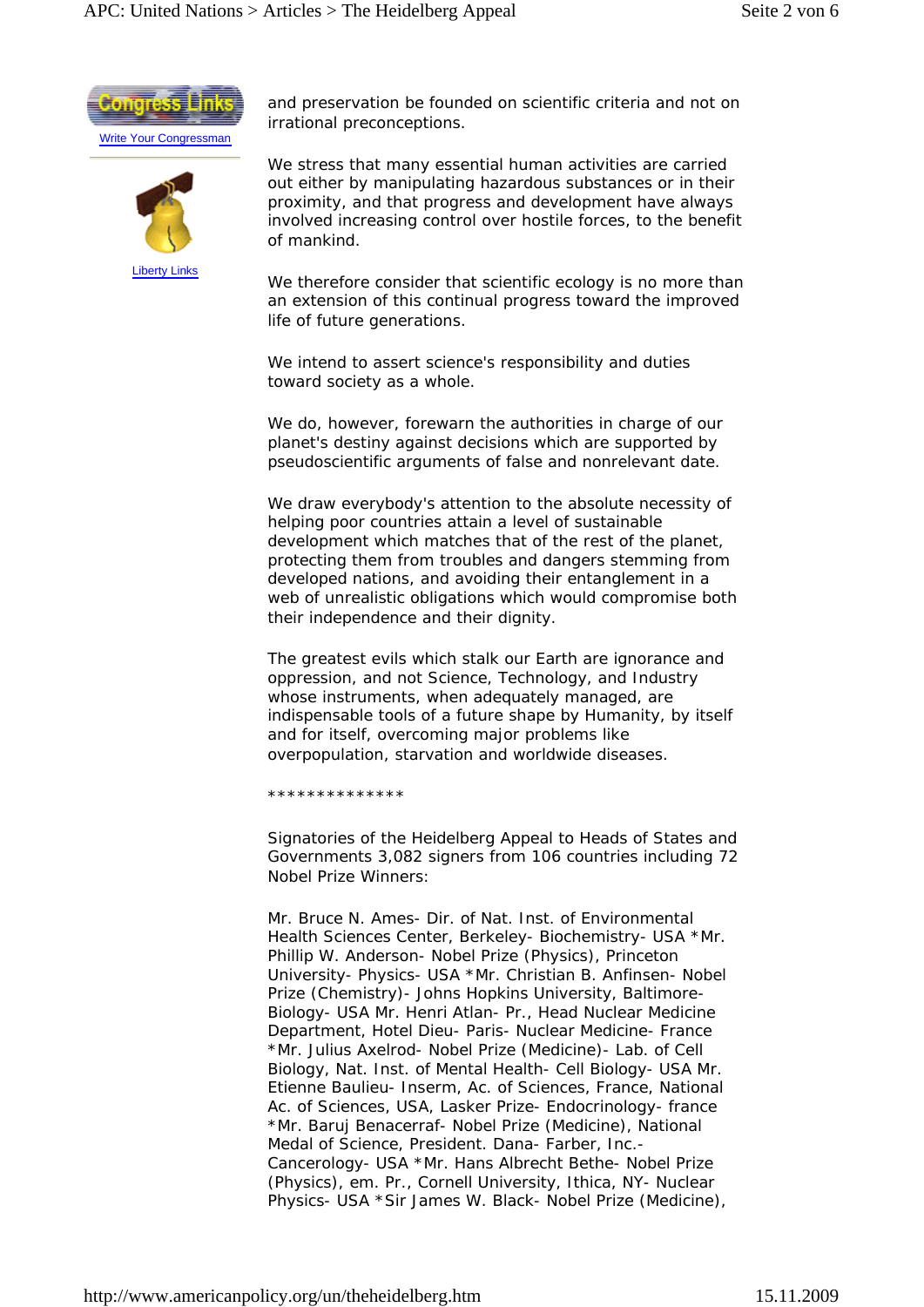Pr. of Analytical Pharmacology, King's College, London-Pharmacology- Grande-Bretagne \*Mr. Nicolaas Bloembergen- Nobel Prize (Physics), Harvard University-Physics- USA Sir Hermann Bondi- Em. Pr. of Mathematics, King's College Un., Master of Churchill College Cambridge-Mathematics- Grande-Bretagne \*Mr. Norman E. Borlaug-Nobel Prize (Peace), Sc. Consult. Cimmyt, Mexico, Pdt. Sasakawa African Ass.- agriculture- USA Mr. Pierre Bourdieu- College de France, Paris- Sociology- France \*Mr. Adolph Butenandt- Nobel Prize (Chemistry), Hon Pres. Max-Planck Institute- Chemistry- Allemagne \*Mr. Thomas R. Cech- Nobel Prize (Chemistry), University of Colorado-Chemistry- USA Mr. Carlos Chagas- Academia Pontificia, WIS- Medicine- Bresil \*Mr. Owen Chamberlain- Pr., Nobel Prize (Physics), Em. Pr., Un. of California, Berkeley- USA \*Mr. Stanley Cohen- Nobel Prize (Medicine), Distinguished Pr., Dept. of Biochem., Vanderbelt Un.- Biochemistry- USA \*Sir John Warcup Corniforth- Nobel Prize (Chemistry), School Chemistry and Molecular Sciences, Brighton-Chemistry- Grande-Bretagne \*Mr. Jean Dausset- Nobel Prize (Medicine), Ac. of sciences, France, Pres. U.M.S.R.,W.I.S., Paris- Immunology- France \*Mr. Gerard Debreu- Nobel Prize (Economy), Em. Pr. of Economics and Mathematics, Un. of California- Economy- USA \*Mr. Johan Deisenhoffer- Nobel Prize (Chemistry), Un. of Texas, Southwestern Medical Center, Dallas- Biochemistry- USA Sir Richard Doll- Em. Pr. of Medicine, Radcliffe Infirmary, Oxford- Epidemiology-Grande- Bretagne \*Mr. Christian de Duve- Nobel Prize (Medicine), Biology- Belgique \*Mr. Manfred Eigan- Nobel Prize (Chemistry), President of Max Plank Institut, Gottingen- Chemistry- Allemagne \*Mr. Richard R. Ernst-Nobel Prize (Chemistry), Swiss Federal Institute of Technology, Zurich- Chemistry- Suisse \*Mr. Pierre de Gennes- Nobel Prize (Physics), Ac. of Sciences, Pr., College de France, Paris- Physics- France \*Mr. Ivar Giaever- Nobel Prize (Physics), Institute Pr. R.P.I.- Physics- USA \*Mr. Donald A. Glaser- Nobel Prize (Physics), Pr. of Physics, Un. of California- Physics- USA Mr. Francois Gros- Pr., College de France, Ac. of Sciences, France, Vice-President W.I.S., Paris- Biology of development- France \*Mr. Roger Guillemin-Nobel Prize (Medicine), Whittier Institute, La Jolla- Medicine-USA \*Mr. Herbert a. Hauptman- Nobel Prize (Chemistry), Pres. Med. Found. of Buffalo, Pr. of Biophysics Sc.- Biophysics- USA Mr. Harald zur Hausen- Pr., Dir., Dir. of German Cancer Research Center, Heidelberg- Cancerology-Allemagne Mrs. Francoise Heritier-Auge- Pr., College de France, Pres. Cons. Nat. du Sida, Dir., EHESS-Anthropology- France \*Mr. Dudley R. Herschbach- Nobel Prize (Chemistry), Baird Pr. of Science, Harvard University, Cambridge- Chemistry- USA \*Mr. Gerhard Herzberg- Nobel Prize (Chemistry), National Research Council of Canada-Chemistry- Canada Mr. Benno Hess- Pr., Dr., Honorary Senator and former Vice Pdt. of the Max-Planck Society, W.I.S.- Biophysics- Allemagne \*Mr. Anthony Hewish- Nobel Prize (Physics), Pr. Cavendish Laboratory, Cambridge Un.- Physics- Grande-Bretagne \*Mr. Roald Hoffman- Nobel Prize (Chemistry), Pr. of Chemistry, Cornell University-Chemistry- USA \*Mr. Robert Huber- Nobel Prize (Chemistry), Max-Planck Institut for Biochemie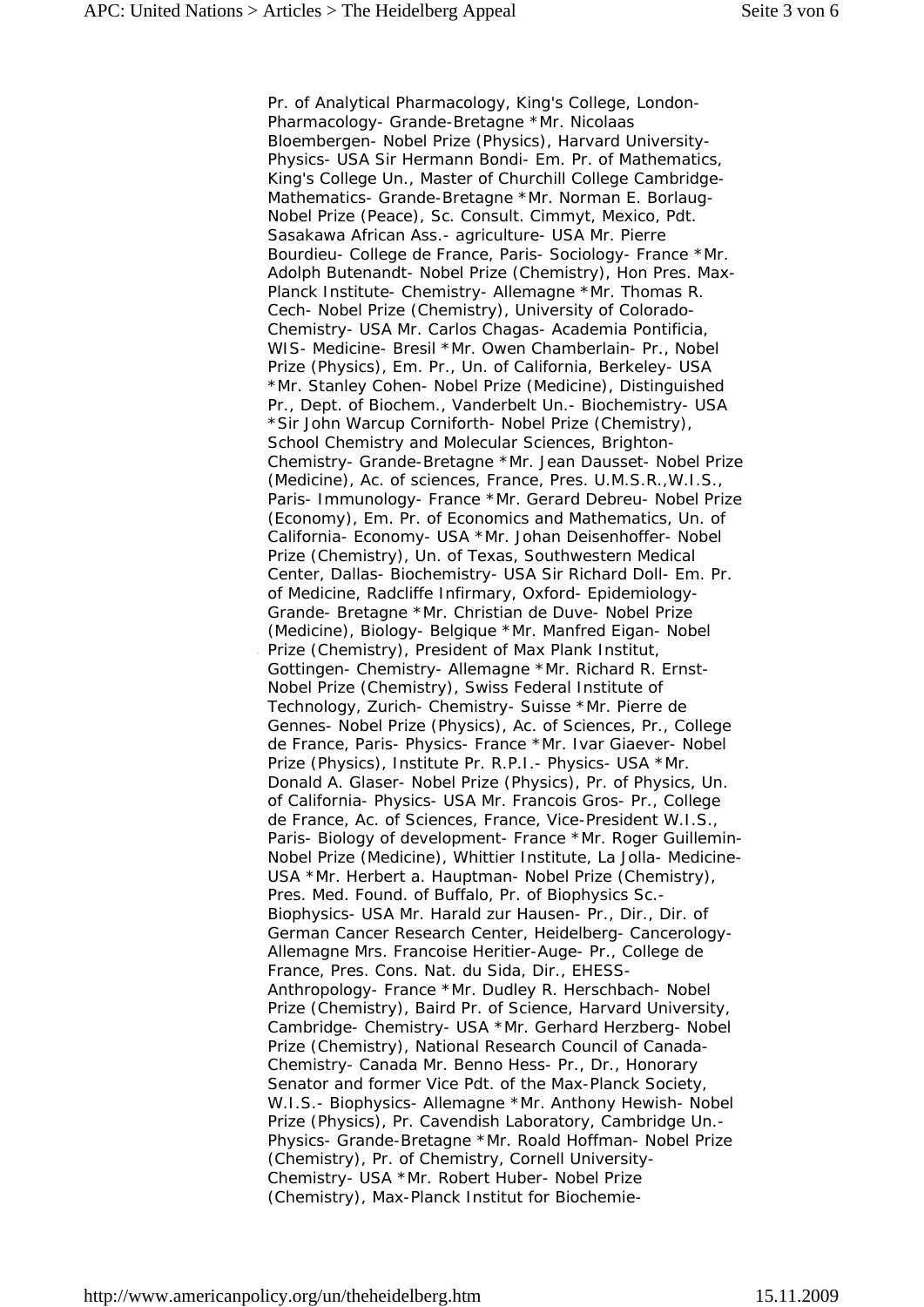Biochemistry- Allemagne \*Sir Andrew Fielding Huxley-Nobel Prize (Medicine), Formerly President of the Royal Society of London- London- Grande-Bretagne Mr. Eugene Ionesco- Literature- France Mr. Serguei Petrivich Kapitza-Pr., Ac. of Sciences, Institut for Physical Problems, W.I.S.- Physics, electrodynamics- Russie \*Mr. Jerome Karle- Nobel Prize (Chemistry), Chief Scientist, Lab. for Structure of Matter- Chemistry- USA \*Sir John Kendrew- Nobel Prize (Chemistry), Pr., The Old Guildhall, Cambrdige- Molecular Biology- Grande-Bretagne \*Mr. Klaus Von Klitzing- Nobel Prize (Physics), Pr., Max-Planck Inst. Solid State Research, Stuttgart- Physics- Allemagne \*Mr. Aaron Klug- Nobel Prize (Chemistry), M.R.C. Lab. of Molecular Biology, Cambridge-Chemistry- Grande-Bretagne \*Mr. Edwin G. Krebs- Nobel Prize (Medicine), Pr., Em., Dep. of Pharm. & Biochem., Un. of q Washington- Biochemistry- USA \*Mr. Leon Lederman-Nobel Prize (Physics), Director Emeritus, Fermi Natl. Accelerator Laboratory- Nuclear Physics- USA \*Mr. Yuan T. Lee- Nobel Prize (Chemistry), Pr. of Chemistry, Un. of California, Berkeley- Chemistry- USA \*Mr. Jean-Marie Lehn-Nobel Prize (Chemistry), Pr., College de France, W.I.S.- Chemistry- France Mr. Pierre Lelong- Pr., Ac. of Sciences, W.I.S.- Mathematics- France \*Mr. Wassily Leontief- Nobel Prize (Economy), Pr., New York University- Economy- USA \*Mrs. Rita Levi-Montalcini- Nobel Prize (Medicine), Ac. Lincei, Ac. Pontificia, W.I.S.- Neurosciences- Italie Mr. Andre Lichnerowicz- Pr., Ac. of Sciences, France, Ac. lincei, Ac. Pontificia, President of W.I.S.- Mathematical Physics- France Mr. Richard S. Lindzen- Pr., US National Academy of Sciences, M.I.T., W.I.S.- Meterology- USA \*Mr. William N. Lipscomb- Nobel Priuze (Chemistry), Pr. Em., Harvard University, Cambridge- Chemistry- USA \*Mr. Harry M. Markowitz- Nobel Prize (Economics), Speizer Pr. of Finance, Baruch College- USA \*Mr. Simon van der Meer- Nobel Prize (Physics), Geneva- Nuclear Physics- Suisse \*Mr. Cesar Milstein- Nobel Prize (Physiology), Dr., Cambridge-Physiology- Grande-Bretagne \*Sir Nevill F. Mott- Nobel Prize (Physics), Em. Pr., Cambridge University- Physics- Grande-Bretagne \*Mr. Joseph E. Murray- Nobel Prize (Medicine), Pr., Dr., Surgery, Harvard Med. School- Cell Biology- USA \*Mr. Daniel Nathans- Nobel Prize (Medicine), Pr., John Hopkins Un., School og Med., Baltimore- Molecular Genetics- USA Mr. Daniel W. Nebert- Pr., Dir., Center for Environmental Genetics, Un. of Cincinnati- Genetics- USA \*Mr. Louis Neel- Nobel Prize (Physics)- Physics- France \*Mr. Erwin Neher- Nobel Prize (Medicine), Dr., Dir. Max-Planck Institute, Biophysics, Goettingen- Biophysics- Allemagne \*Mr. Marshall W. Nirenberg- Nobel Prize (Medicine), National Institutes of Health, Bethesda- Medicine- USA \*Mr. George E. Palade- Nobel Prize (Medicine), Pr., Division of Cellular & Molecular Med.- Cell Medicine- USA \*Mr. Linus Pauling- Nobel Prize (Chemistry, Peace), Pr., Linus Pauling Institute Science and Med.- Chemistry- USA Mr. Jean-Claude Pecker- Pr. Hon., College de France, Ac. of Sciences, Royal Ac. of Belgium, W.I.S.- Astrophysics- France \*Mr. Arno A. Penzias- Nobel Prize (Physics), Pr., Bell Laboratories, Murray Hill- Physics- USA \*Mr. Max Ferdinand Perutz- Nobel Prize (Chemistry), MRC Laboratory of Molecular Biology, Cambridge- Biochemistry- Grande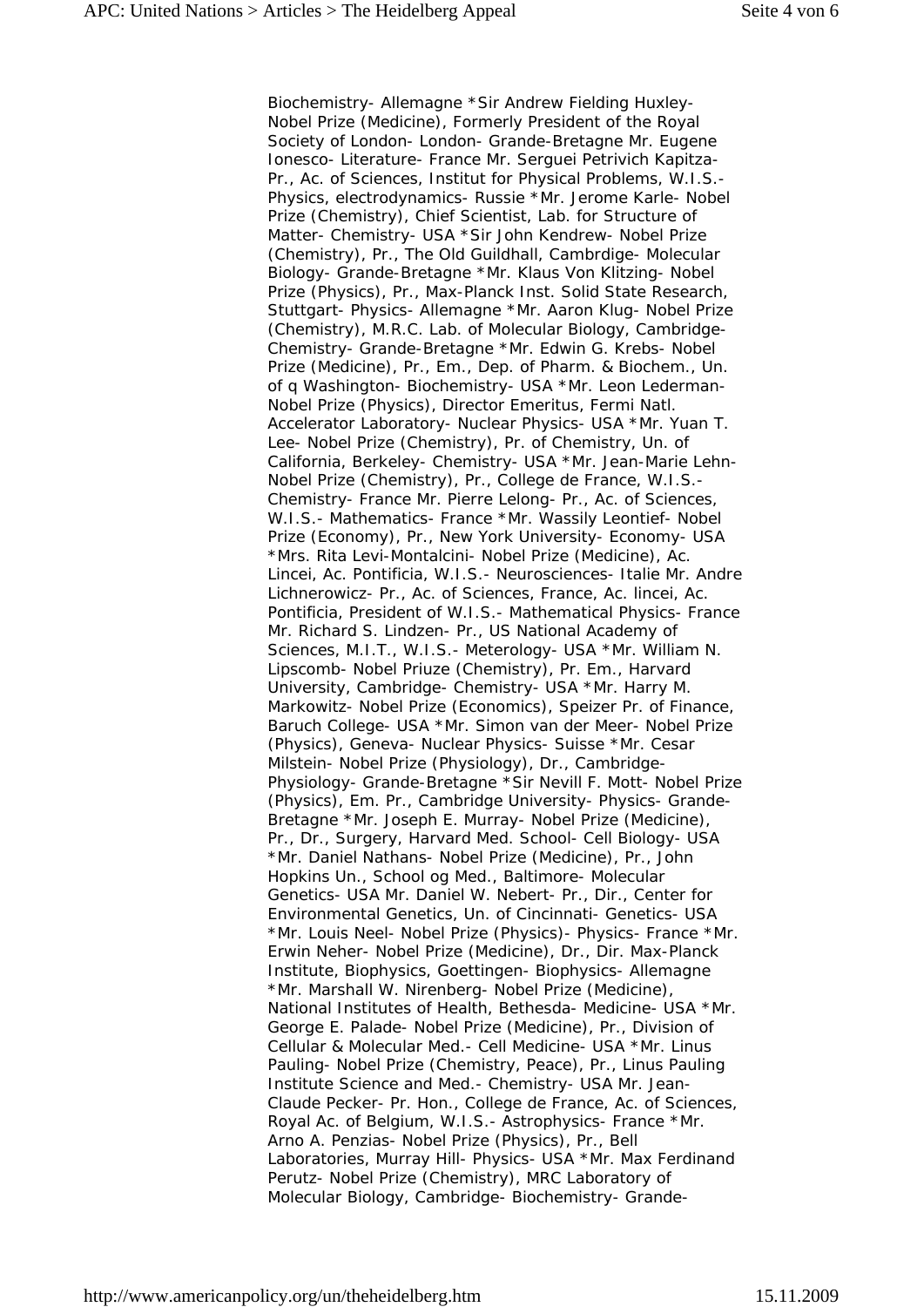Bretagne Mr. Julian Peto- Pr., Head, Section of Epidemiology, Institute of Cancer Research, London-Epidemiology- Grande-Bretagne Mr. Richard Peto- Pr. of Medical Statistics & Epidemiology, Un. of Oxford-Epidemiology- Grande-Bretagne \*Mr, John Charles Polanyi-Nobel Prize (Chemistry), Pr. of Chemistry, University of Toronto- Chemistry- Canada \*Lord George Porter- Nobel Prize (Chemistry), Pr., Chariman, Photomolec. Sc., Imperial College, London- Chemistry- Grande-Bretagne \*Mr. I. Prigogine- Nobel Prize (Chemistry), Pr., Dir. Inst. Intern. de Phys. et de Chim., Bruxelles- Chemistry- Belgique Mr. A. Prochiantz- Pr., Dir. of Research, CNRS, Ecole Normale Superieure, Paris, W.I.S.- Pharmacology- France Mr. Ichtiaque Rasool- Jet Propulsion Laboratory, Pasadena-Physics- France \*Mr. Tadeus Reichstein- Nobel Prize (Medicine), Pr. Em., Org. Chemistry, Un. of Basel- Organic Chemistry- Suisse \*Mr, Heinrich Rohrer- Nobel Prize (Physics), IBM Research Laboratory- Physics- Suisse

\*Mr. Bert Sakmann- Nobel Prize (Medicine), Pr., Max-Planck Inst. fur Med. Forschung, Heidelberg- Cell Physiology-Allemagne \*Mr. Abdus Salam- Nobel Prize (Physics), International Centre for Theoretical Physics- Italie Mr. Jonas Salk- Distinguished Pr., Dr., International Health Sciences-Biology- USA Mr. Evry Schatzman- Pr., Ac. of Sciences, France- Astrphysics- France \*Mr. Arthur L. Schawlow- Nobel Prize (Physics), Stanford University- Physics- USA Mr. G. Schettler- Pr., Dr., Former President, Academy of Sciences, Heidelberg- Cardiology- Allemagne Mr. Elie A. Shneour- Pr. Dir., Biosystems Research Institute, San Diego, California-Biochemistry- USA \*Mr. Kai Siegbahn- Nobel Prize (Physics)- Physics- Suede Mr. S. Fred Singer- Pr. of Environmental Sciences, Un. of Virginia, Dir. of the Washington S.E.P.P.- Environmental Sciences- USA \*Mr. Richard Laurence Millington Synge- Nobel Prize (Chemistry)- Biochemistry- Grande- Bretagne Mr. G. P. Talwar- Pr. of Em., Nat. Inst. of Immunology, Ac. of Science, India, W.I.S.- Immunopathology- Inde \*Mr. Jan Tinbergen- Nobel Prize (Economics)- Economics- Pays-Bas \*Lord Alexander R. Todd- Nobel Prize (Chemistry)- Chemistry- Grabde-Bretagne Mr. Alvin Toffler- Author, Futurist- Futurology- USA \*Mr. Charles H. Townes- Nobel Prize (Physics), W.I.S., Pr. Em of Physics, University of California, Berkeley- Physics- USA Mr. Rene Truhaut- Pr., Pharmacology, Faculte des Sciences Pharmaceutiques, Paris- Toxicology- France \*Sir John R. Vane- Nobel Prize (Medicine), Pr., Chairman of William Harvey Research Inst., London- Endocrinology- Grande-Bretagne \*Mr. Harold E. Varmus- Nobel Prize (Medicine), Pr. of Microbiology, Un. of California, San Francisco-Microbiology- USA \*Mr. Thomas Huckle Weller- Nobe Prize (Medicine), Pr. Em., Harvard- Medicine- USA \*Mr. Elie Wiesel- Nobel Prize (Peace), University of Boston-Literature- USA \*Mr. Torsten N. Wiesel- Nobel Prize (Medicine), Pr., Lab. of Neurobio., Rockefeller University, New York- Neurobiology- USA \*Mr. Robert W. Wilson- Nobel Prize (Physics), Head, Radio Physics Res. Dept., AT&T Bell Laboratories- Physics- USA